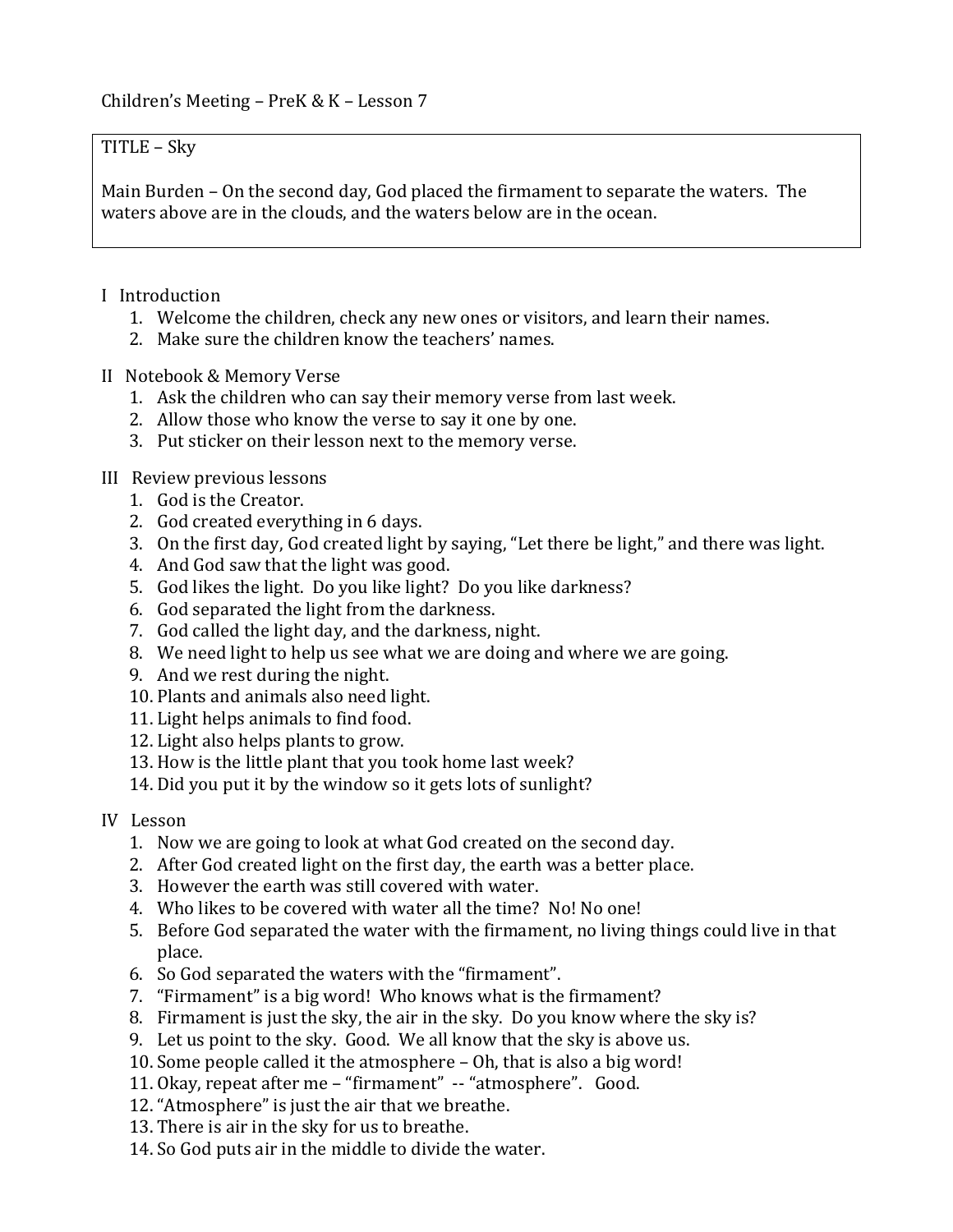- 15. There is water above, and there is water below.
- 16. The water above is in the clouds.
- 17. Look at the clouds; the ones that are darker in color have more water in them.
- 18. What does that mean when the dark cloud is above your head?
- 19. Yes, you are right! It is going to rain!
- 20. Do we need rain?
- 21. Yes, we do. We need rain.
- 22. Rain makes the plants and trees grow; and rain gives water for man and animals to drink.
- 23. So the water above is in the clouds, and the water below the sky gathered together to form lakes and oceans.
- 24. Some children live close to the ocean, some live close to a lake.
- 25. Who has been to the ocean? Who has been to the lake?
- 26. What did you do when you were by the ocean? Played at the beach by the ocean?
- 27. And you rode on a boat at the lake!
- 28. That is fun, but you want to make sure you stay with your parents or an adult. Lakes and oceans have a lot of water, and it is not safe if you are not with your parents.
- V Give each child his/her lesson sheet.

Read the lines on the lesson with the children, and have them repeat after you. You may want to repeat each line at least twice.

VI Memory Verse: (Say it to the children and then have them repeat with you several times)

"And God said, ... let it separate the waters from the waters." Gen 1:6

VII Song (These are suggested songs, you may sing other songs that the children like.)

God made the mountain Deep and Wide

### VIII Coloring Page

Today we are going to color this page (show the children the coloring page) showing some clouds and the ocean. There are three words on the bottom of the page. After you have finished coloring this page, you are going to cut out the words along the line, and glue each word onto the right box above. Let us say them together. "cloud, sky, ocean" Let the children repeat after each word. Point to the word while you say each one. Do this a couple times. Then say "cloud", and ask the children which box is in the clouds in the picture? Then say, "Yes, that is the right box for the word cloud." And do the same for the words "sky" and "ocean."

### IX Craft

Make a craft showing the sky and the ocean. See attached.

### $X$  Preparation –

Read and pray over Genesis 1: 6-8.

Make copies of the lesson and the coloring page for the children.

Make copies of the last page - the words for the craft - onto blue paper.

They will need crayons, scissors, glue, blue cellophane paper, cotton balls and white construction paper.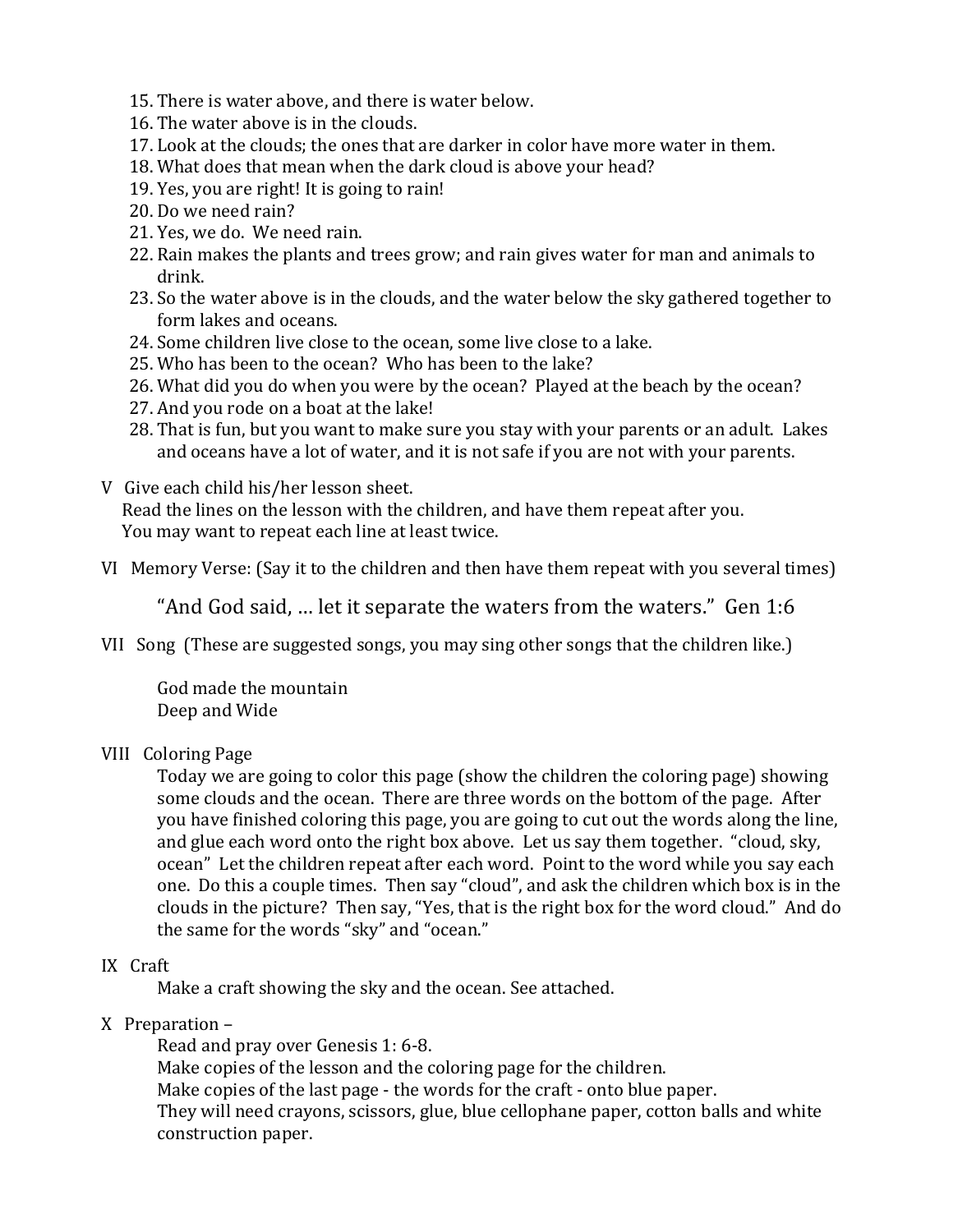# **Lesson 7 GOD'S CREATION – SKY**

**The earth was covered with water.** 

**On the second day,** 

God created the sky, the air.

God separated the waters.



The water above is in the clouds.

The water below the sky is the ocean.

Bible Verse:

And God said, ... let it separate the waters from the waters.

Genesis 1:6



Deep and wide, deep and wide, There's a fountain flowing deep and wide. Deep and wide, deep and wide, There's a fountain flowing deep and wide.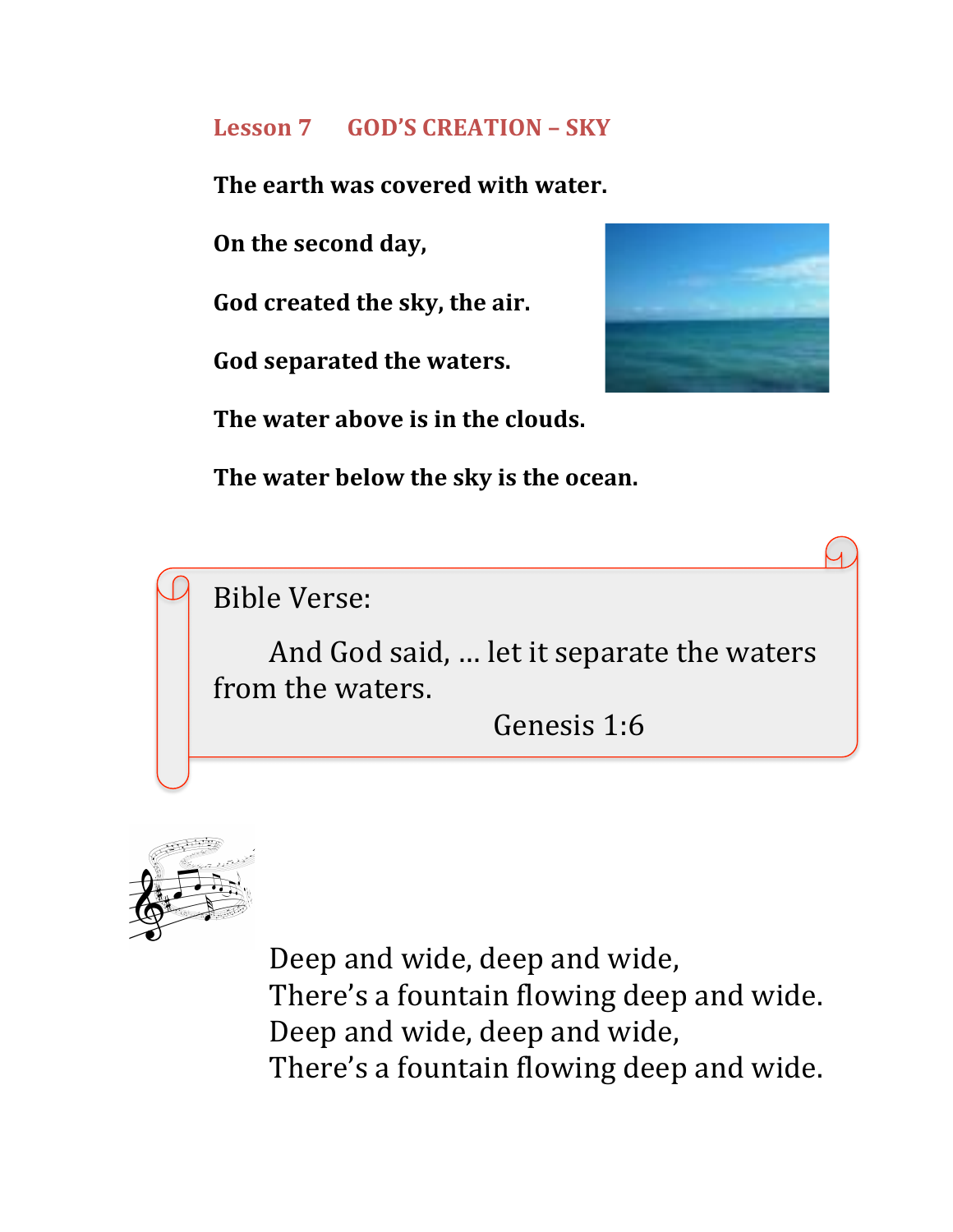Color the picture. Cut out the words. Glue them in the right box.



| cloud | SKV | ocean |
|-------|-----|-------|
|-------|-----|-------|

Г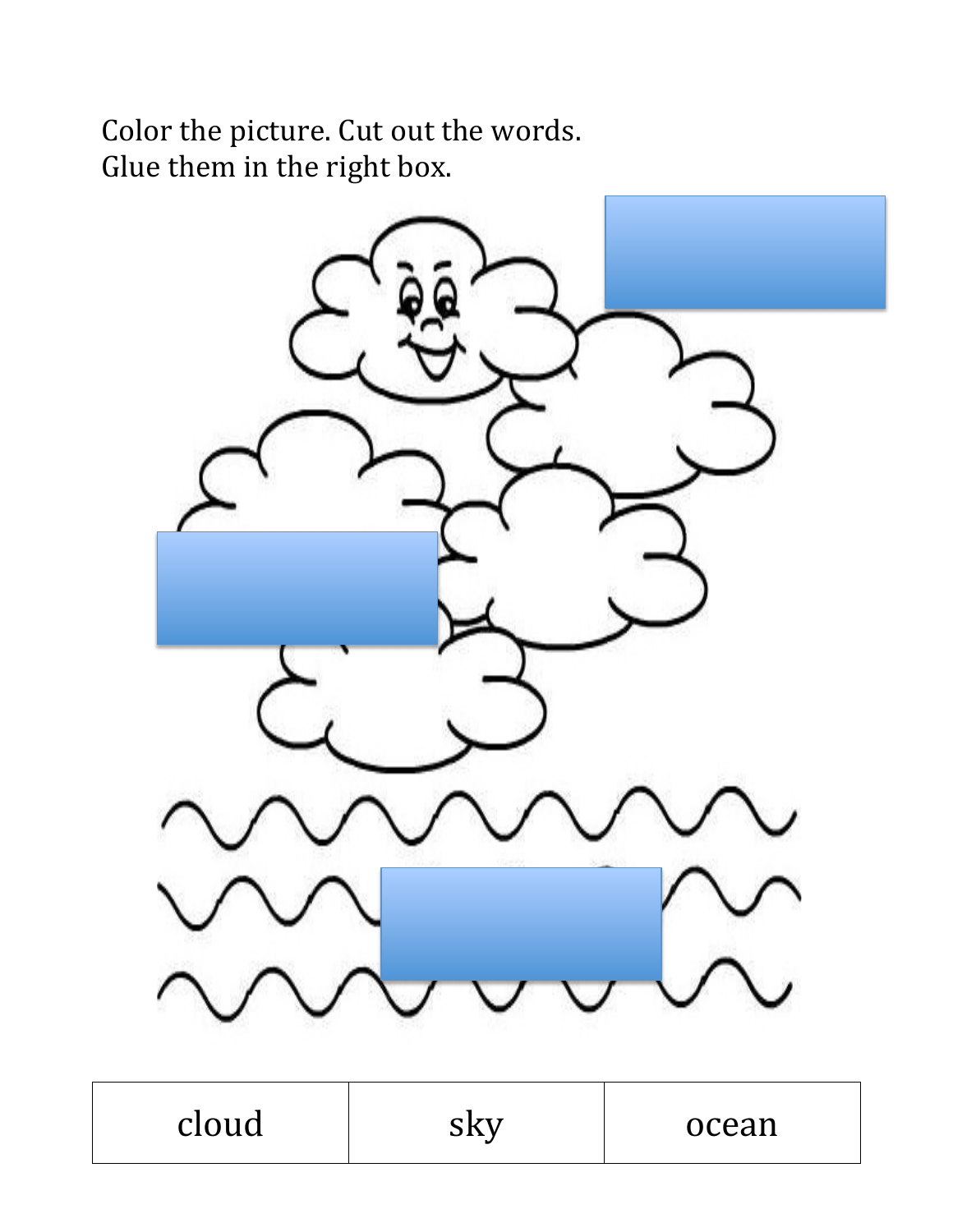Craft:

Step 1: Glue cotton balls to the top part of the white construction paper for clouds.

Step 2: Glue blue cellophane on the bottom for ocean Step 3: Glue the word box in the middle of the page.